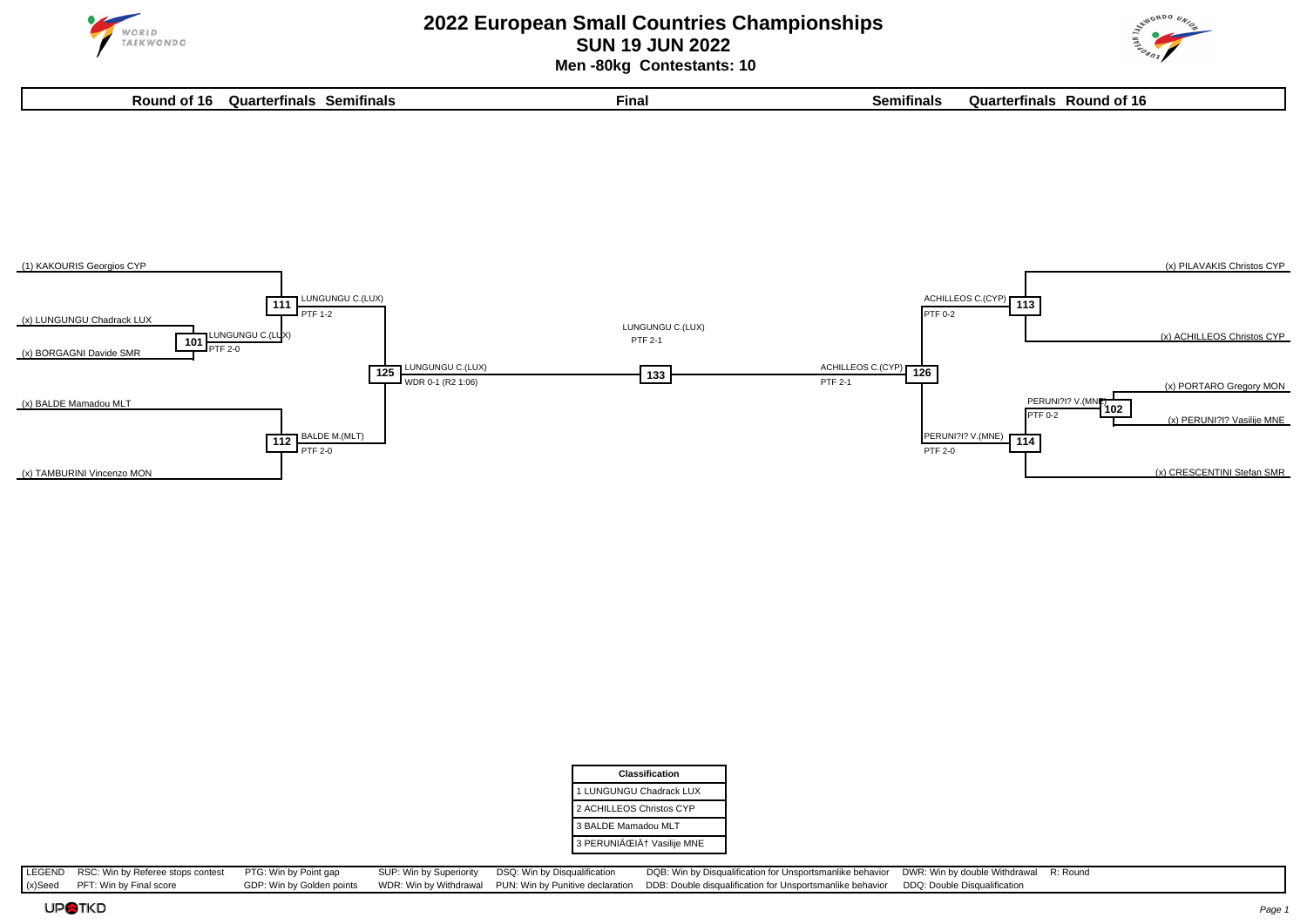

## **2022 European Small Countries Championships SUN 19 JUN 2022 Men -68kg Contestants: 13**



**Round of 16 Quarterfinals Semifinals Final Semifinals Quarterfinals Round of 16**



| Classification          |
|-------------------------|
| 1 COULIBALY Sekou LUX   |
| 2 BEQAJ Zinedin MNE     |
| 3 PILAVAKIS Ioannis CYP |
| 3 MICHAEL Demetrios CYP |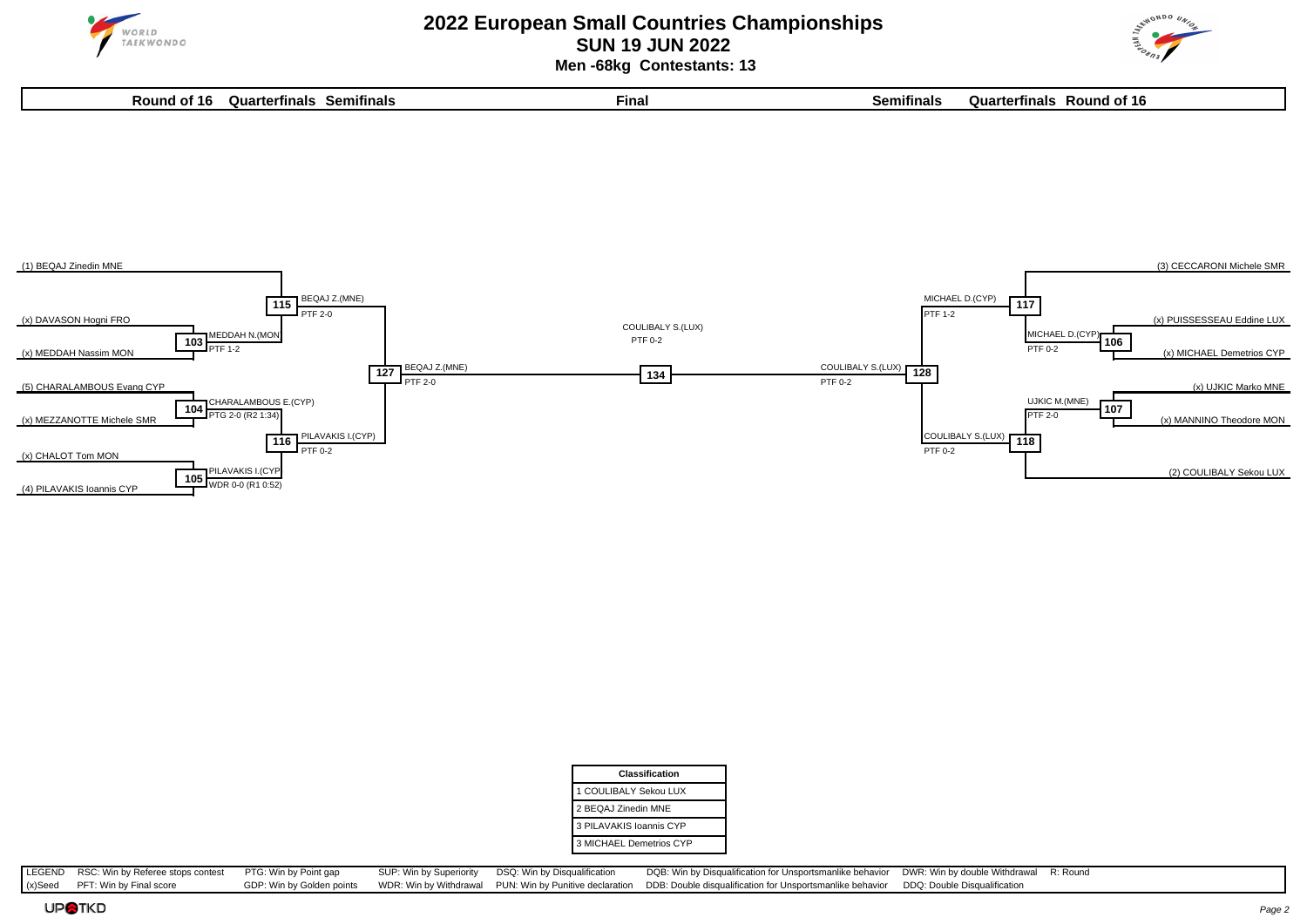

# **2022 European Small Countries Championships SUN 19 JUN 2022 Men -58kg Contestants: 5**





| <b>Classification</b>     |  |
|---------------------------|--|
| 1 ANDRONIKOU Kyriakos CYP |  |
| 2 BATTISTINI Nicholas SMR |  |
| 3 HASWELL Josh IMN        |  |
| 3 A David FRO             |  |
|                           |  |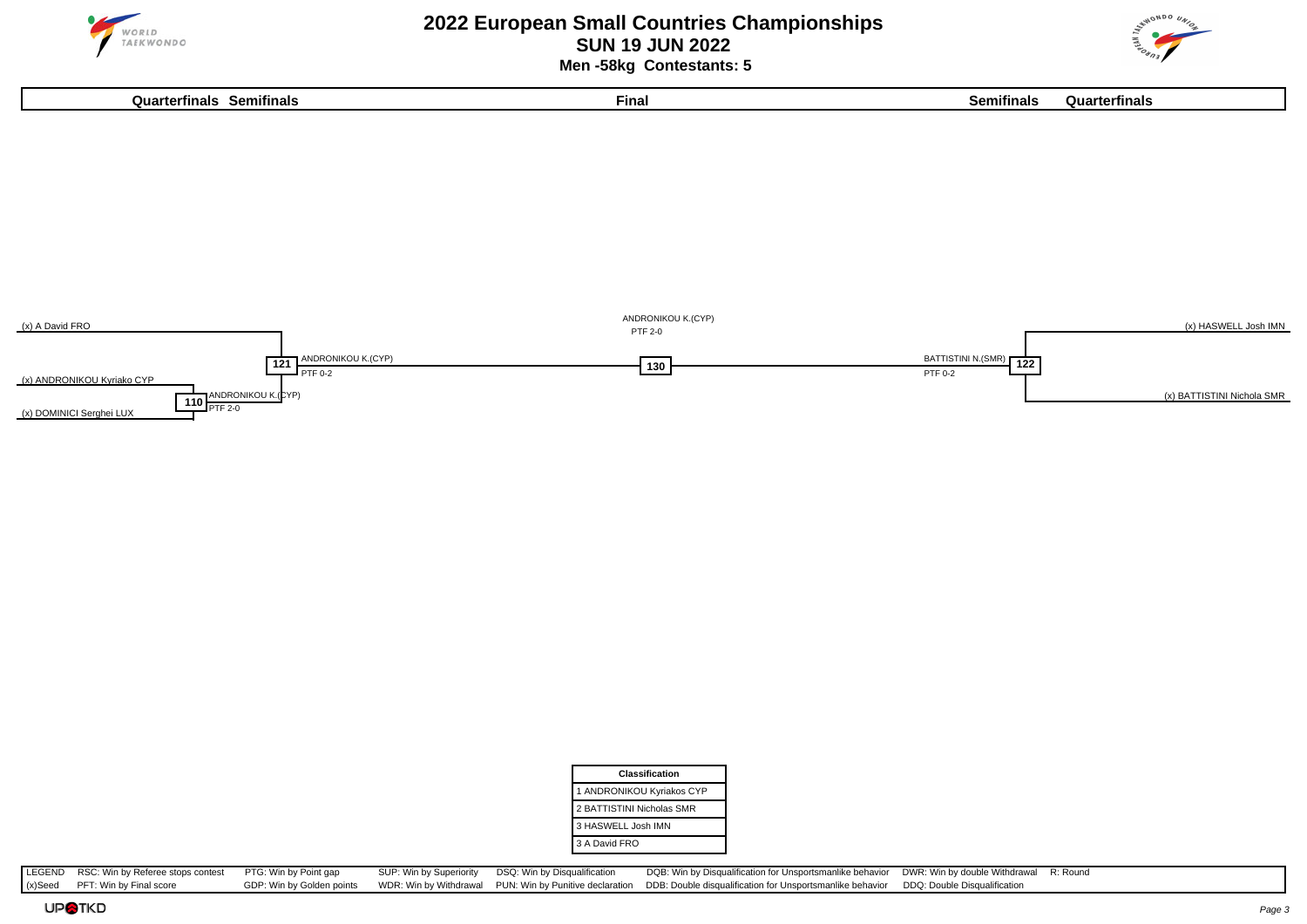



**Final**



| Classification         |
|------------------------|
| 1 LEARDINI Daniele SMR |
| 2 TIMOTEO Daniel LUX   |
|                        |
|                        |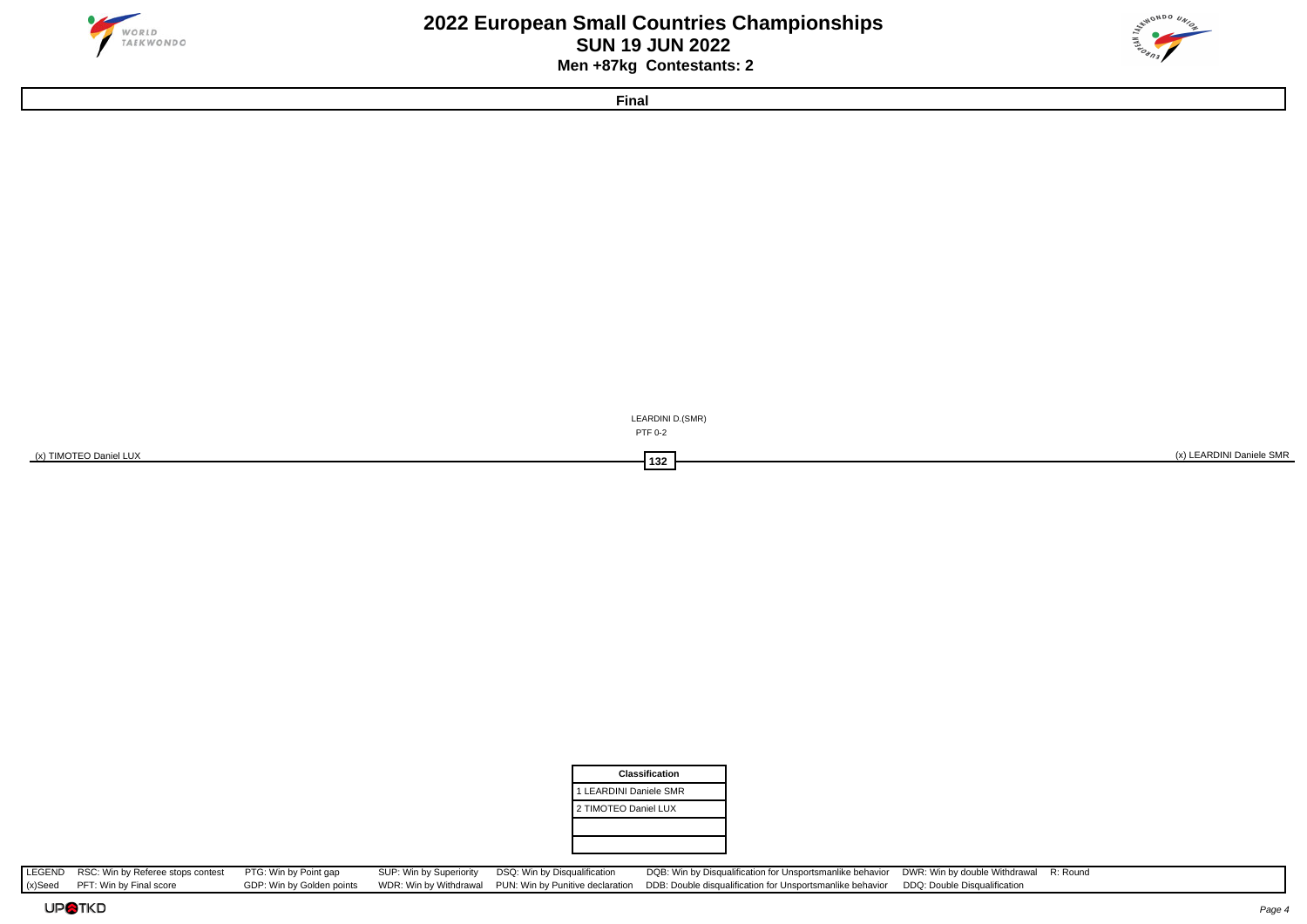

# **2022 European Small Countries Championships SUN 19 JUN 2022 Women -57kg Contestants: 4**





| <b>Classification</b>  |
|------------------------|
| 1 EVANGELOU Athina CYP |
| 2 SCHWITZ Jenna LUX    |
| 3 DEVILERS Tiffany LUX |
| 3 BELLIDO Maria AND    |